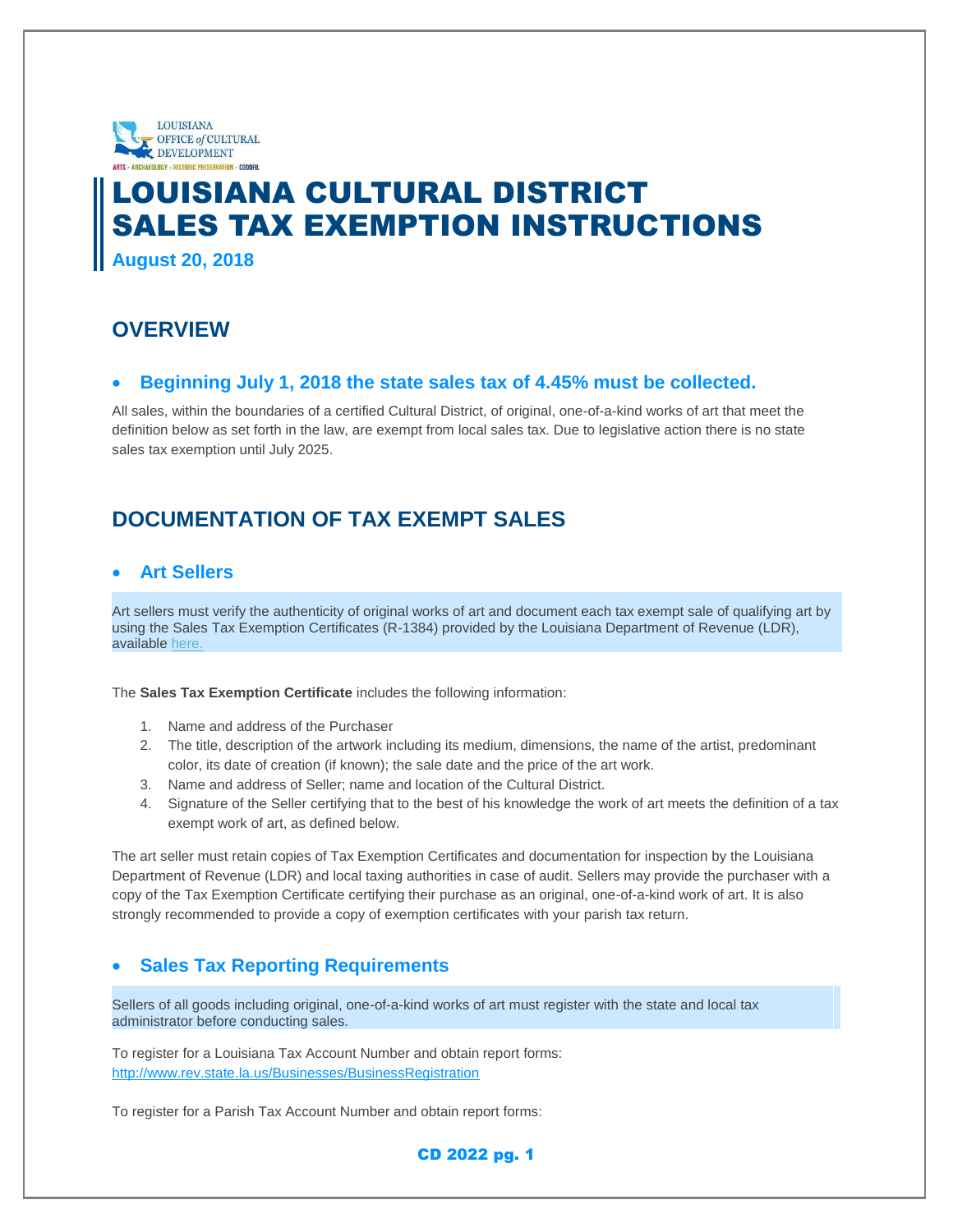#### [http://www.laota.com/index.php?option=com\\_content&view=article&id=88&Itemid=94](http://www.laota.com/index.php?option=com_content&view=article&id=88&Itemid=94)

Sellers of original, one-of-a-kind works of art in a **certified Cultural District** must register as tax payers and submit sales tax returns (R-1029) to the Louisiana Department of Revenue and to the local Parish Tax Office.

The total value of original art sales tax exemptions claimed should be entered on page 2, line 33 and Schedule A-3 (code 5090 for original art) of the state form, and on a line 8-10 on the parish sales tax report form. Write in the space provided that the sale is "original art sold in a Cultural District". If an audit reveals that sales tax was not collected properly on a work of art, the seller or purchaser shall remit the amount of the uncollected tax to the proper taxing authorities, along with any penalties or fees. This provision does not affect the assessment and collection procedures undertaken by the Louisiana Department of Revenue.

- Louisiana Department of Revenue Service to Taxpayers (optional)
	- o Tax payers are encouraged to sign up for the Louisiana Department of Revenue electronic Policy Statement Subscription Service to receive regular communication from the Department of Revenue on rulings, guidelines, and advice. To sign up, visit: <http://www.revenue.louisiana.gov/sections/lawspolicies/psss.aspx>
- LDR Policy Statement on Special Events, Crafts & Trade Shows
	- o <http://revenue.louisiana.gov/Businesses/SpecialEventsCraftShowsAndTradeShows>

#### **Tax Exempt Works of Art: Defined**

A work of art is exempt from local sales tax if it is sold from an established location within a **certified Cultural District** and meets the following criteria:

- 1. Qualification Details
	- a. Original
	- b. One of a kind, except further defined in section 2b, below
	- c. Visual art
	- d. Conceived and made by hand of the artist or under his/her direction
	- e. Not intended for mass production, except for limited editions specified below
- 2. Examples of eligible media and products include:
	- a. Visual arts and crafts, including but not limited to drawing, painting, sculpture, clay, ceramics, fiber, glass, leather, metal, paper, wood, installation art, light sculpture, wearable art, or mixed media
	- b. Limited edition, numbered, hand-made prints (up to 100) of lithographs, photography, silk screen, intaglios, etchings, graphic design
- 3. Ineligible media and products include:
	- a. Performing art
	- b. Food products
	- c. Live plants, such as bonsai trees, floral arrangements, wreaths, and garlands
	- d. Music recordings
	- e. Reproductions of original works of art, including giclees